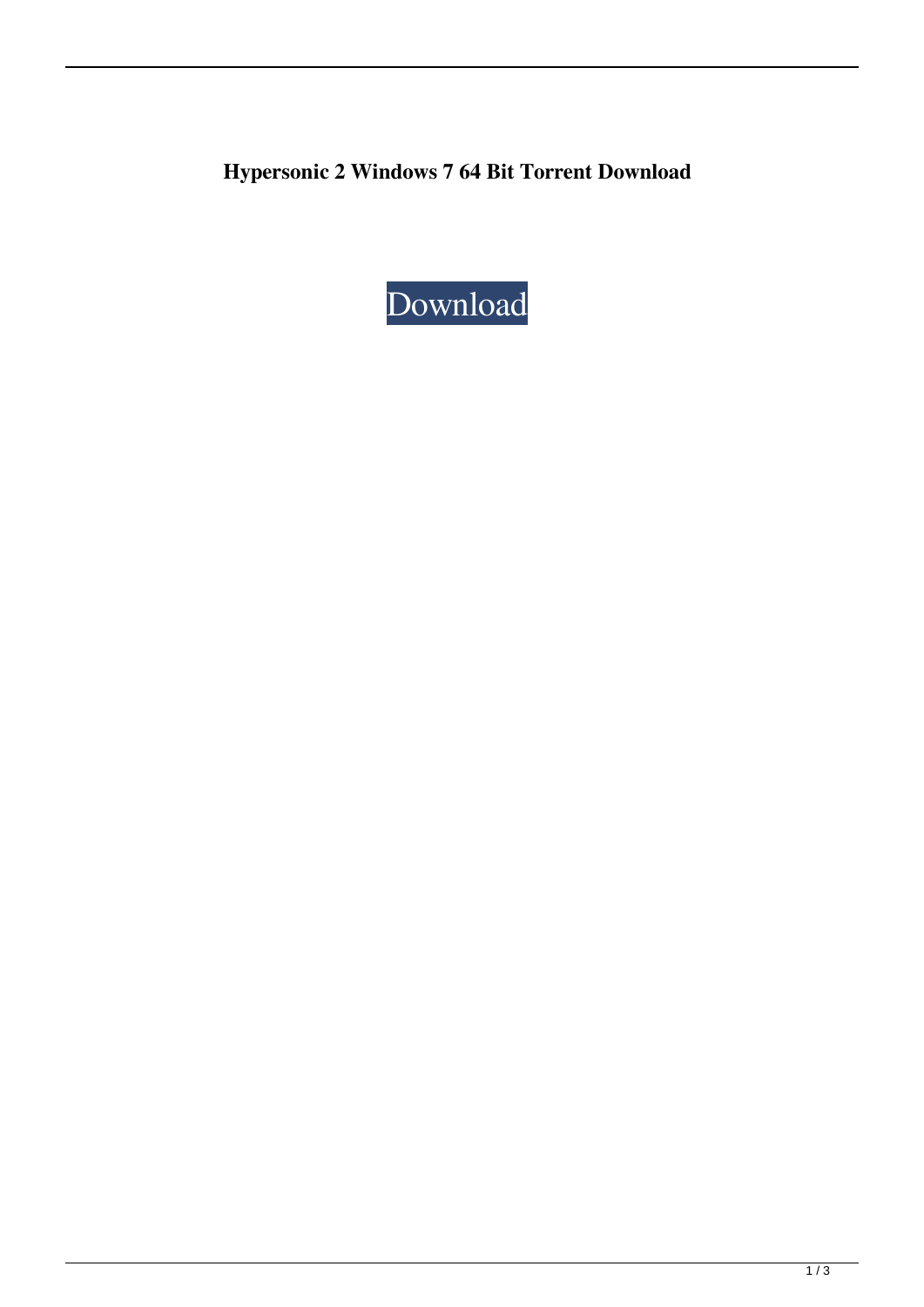Ziprasidone (Zipride) 20mg A commonly used antipsychotic drug for schizophrenia and acute mania. Also see its cardiovascular effects and potential anticholinergic, antimanic, and antipsychotic properties. It is believed that it works by stabilizing mood. Possible concerns over extrapyramidal side effects, weight gain, or reduced appetite or libido are possible adverse effects of ziprasidone. Other uses include restless leg syndrome and depression. Amitriptyline (Elavil) 25mg An antidepressant. Mainly used for pain (in particular neuropathic pain) and for the treatment of depression. It is also used for insomnia, post-traumatic stress disorder, and anxiety. It can produce a sleep-inducing effect through the serotonin reuptake inhibition and subsequent increase of serotonin concentration in the body. This may make some people more prone to falling asleep. Topiramate (Topamax) 200mg An anticonvulsant, it is primarily used to treat seizures in children and adults, although it has a wide spectrum of clinical uses including migraine prevention, weight loss, bipolar disorder, and overactive bladder. Its efficacy in many of these conditions is not well supported by controlled trials, and its safety profile has raised concern regarding cognitive impairment. Studies of lamotrigine suggest that topiramate may increase lamotrigine blood levels by blocking the renal tubular transport of lamotrigine. In clinical practice, the side effects of topiramate are commonly divided into metabolic side effects, neurological side effects, and skin/mouth side effects. Topiramate is also available in generic form, and can be prescribed by a general practitioner. Ziprasidone (Zipride) 40mg A commonly used antipsychotic drug for schizophrenia and acute mania. Also see its cardiovascular effects and potential anticholinergic, antimanic, and antipsychotic properties. It is believed that it works by stabilizing mood. Possible concerns over extrapyramidal side effects, weight gain, or reduced appetite or libido are possible adverse effects of ziprasidone. It is also used for restless leg syndrome and depression. Amitriptyline (Elavil) 50mg An antidepressant. Mainly used for pain (in particular neuropathic pain) and for the treatment of depression. It